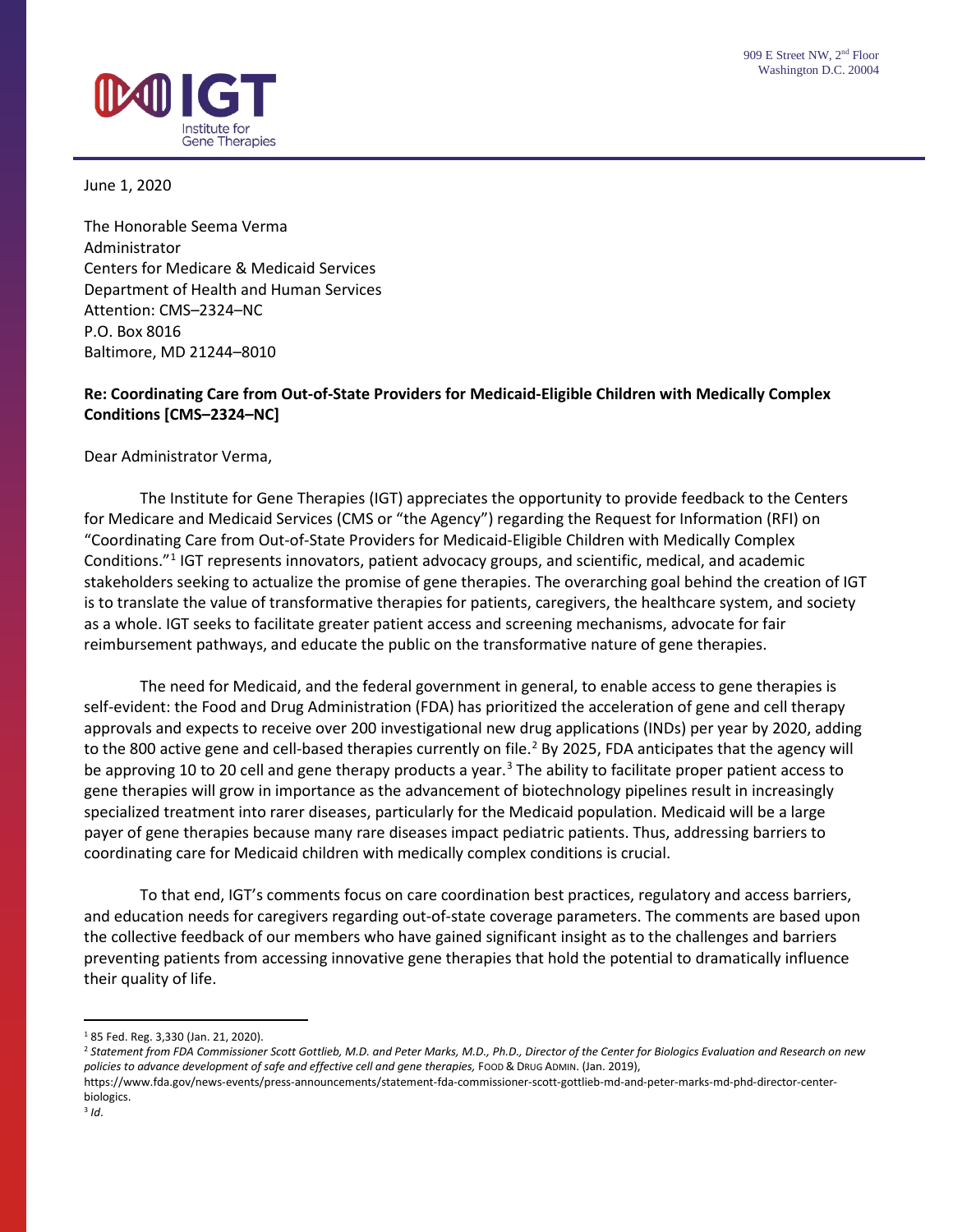#### **I. Care Coordination Best Practices**

Care coordination for out-of-state care in the Medicaid program is pivotal to actualizing the potential of gene therapies for children with medically complex conditions. Without appropriate care coordination, undue delays in access to treatment can result in detrimental impacts on patients and their families, including increased morbidity and mortality. Both the Medicaid and CHIP Payment and Access Commission (MACPAC) and American Academy of Pediatrics have recognized the need for updating and streamlining out-of-state care for children with medically complex conditions.<sup>4</sup> Furthermore, care coordination in Medicaid is critical for children in rural areas, where there are significantly lower rates of specialists.<sup>5</sup>

To facilitate better care coordination for out-of-state care for children with medically complex conditions, CMS should take steps to reduce administrative, fiscal, regulatory, and access barriers for families; make it easier for providers to enroll, obtain adequate reimbursement, and provide care for out-of-state children; and improve transparency and education for beneficiaries, CMS, States, and manufacturers alike. IGT urges CMS to integrate best practices for care coordination into its State Medicaid Program and Medicaid Managed Care Organizations (MCOs) guidance. These programs should adhere to these best practices to facilitate access to care for children with medically complex conditions.

There are well-established best practices for care coordination that CMS should integrate into its guidance for encouraging the enhanced and efficient care coordination of medically complex children.<sup>6</sup> For example, CMS should:

- Require State Medicaid Programs and MCOs to cover and reimburse treatment provided by an outof-state specialist or treatment center where the specialist or treatment center is properly enrolled in their home State Medicaid Program or Medicare, without further screening or enrollment burdens and barriers.
- Standardize timeframes and processes for approving prior authorization requests related to out-ofstate care, as well as develop uniform documentation that is accessible to both caregivers and providers for making such requests.
- Require State Medicaid Programs and MCOs to offer travel and accommodation assistance when traveling more than 100 miles from home for care and clarify situations in which manufacturers may provide travel and lodging assistance in compliance with laws and regulations.
- Prohibit Medicaid-enrolled providers in the child's home state from retaliating against patients who receive out-of-state care.

 <sup>4</sup> Medicaid & CHIP Payment and Access Commission, *Issue Brief: Medicaid Payment and Policy for Out-of-State Hospital Services* (Jan. 2020), https://www.law.georgetown.edu/wp-content/uploads/2018/07/Rule-18-Handout-1.Secara-1.pdf; Council on Children with Disabilities and Medical Home Implementation Project Advisory Committee, *Patient- and Family-Centered Care Coordination: A Framework for Integrating Care for Children and Youth*  across Multiple Systems, 133 PEDIATRICS e1451, e1451-60 (2014).<br><sup>5</sup> Improving Healthcare Value in Rural America, ALTRAUM HEALTHCARE VALUE HUB Res. Brief 19 (Oct. 2017), https://www.healthcarevaluehub.org/advocate-

resources/publications/improving-healthcare-value-rural-america.

<sup>6</sup> Sara S. Bachman, Meg Comeau, & Katharyn M. Jankov, *The Care Coordination Conundrum and Children and Youth with Special Health Care*, THE CATALYST CENTER: IMPROVING COVERAGE AND FINANCING OF CARE FOR CHILDREN AND YOUTH WITH SPECIAL HEALTH CARE NEEDS (Nov. 2015), https://ciswh.org/wpcontent/uploads/2016/03/Care-Coordination-Conundrum.pdf; Robert Book & Douglas Hotlz-Eakin, *Prospects for Care Coordination for Children with Medical Complexity*, AM. ACTION FORUM (Nov. 10, 2016), https://www.americanactionforum.org/research/14241/.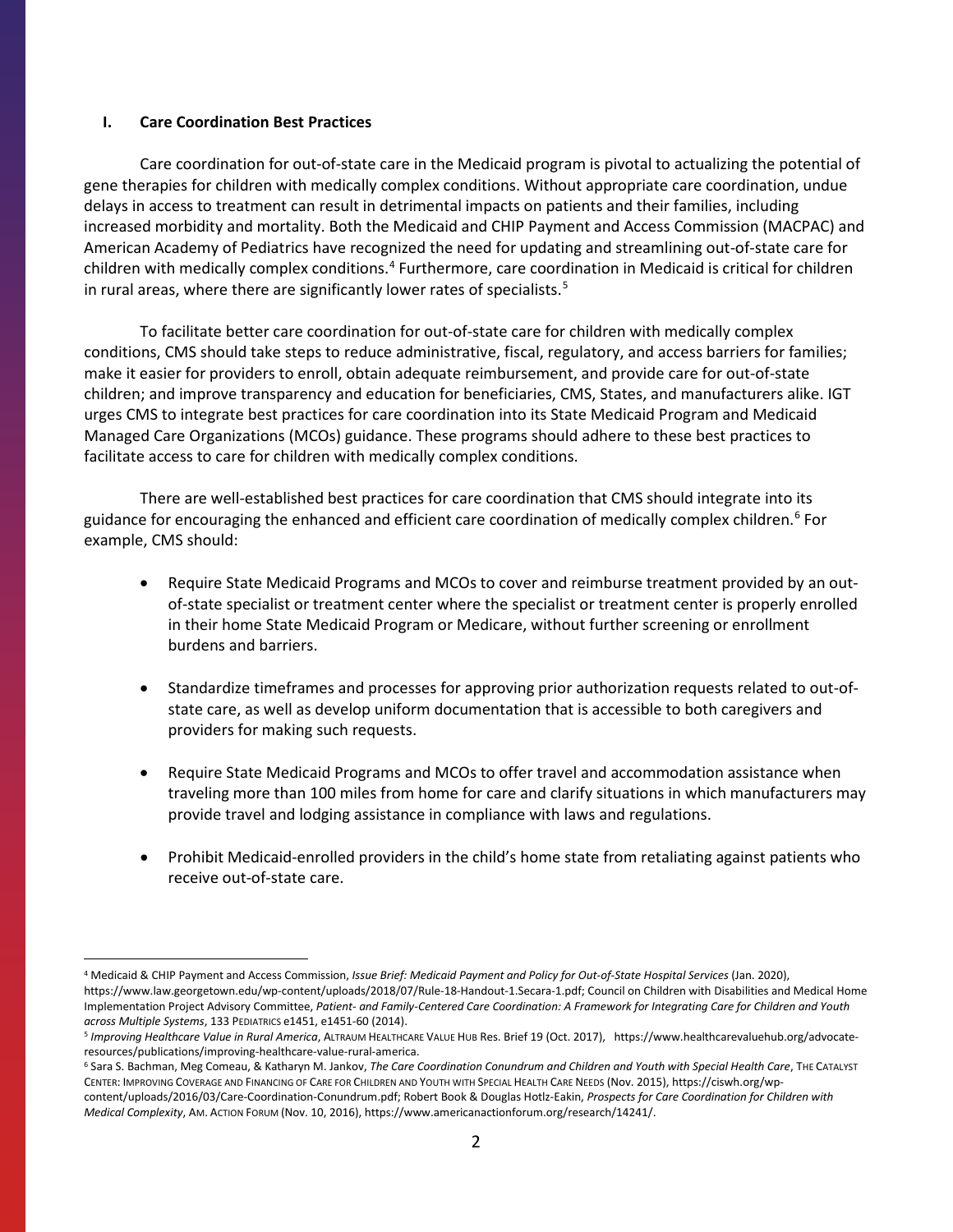- Develop guidance for follow-up visits and process for long-term monitoring by the child's in-state provider.
- Create a mechanism for referrals between the out-of-state and in state care providers can assist with data collection, as well as outcomes measurements.
- Develop and disseminate uniform educational materials for caregivers and providers on accessing out-of-state care.

### II. **Eliminating Barriers to Accessing Timely Out-of-State Care**

IGT encourages CMS to develop guidance providing children with medically complex conditions expedited access to specialist care without regard to geographic considerations.<sup>7</sup> Model guidance would mandate State and Medicaid MCO coverage for out-of-state specialist care for children diagnosed with medically complex conditions. Such guidance would allow patients with rare diseases and complex conditions to access care through specialists or highly qualified treatment centers. The guidance should incorporate the following:

**Screening and Enrollment.** Treatment delays and barriers can be driven by overly burdensome screening and enrollment processes for out-of-state Medicaid providers. In order to eliminate duplicate screening and enrollment requirements, the guidance should explicitly stipulate that Medicaid programs and MCOs cannot require out-of-state specialists or treatment centers that are properly enrolled in their home State Medicaid program or Medicare to be subject to the screening and enrollment requirements of the State financing the out-of-state care. Streamlining the screening and enrollment requirements can diminish delays in access to care, as well as limit administrative burden. CMS can address additional screening and enrollment barriers by carving out or exempting out-of-state providers and treatment centers from any Medicaid MCO innetwork requirements.

**Streamlined Communications and Guidance.** Nationally-based communications and guidance could address disparate messaging and policies among State Medicaid Programs and Medicaid MCO leaders. By streamlining the guidance and accompanying communication, CMS could help position more wide-ranging, innovative payment models across states. IGT is particularly concerned about the potential payer tactics, tools, and policies that ultimately delay patient access, such as prior authorization. The guidance should provide clear policies aligned with the FDA-approved label associated with gene therapies. Furthermore, CMS should standardize timeframes and processes for approving prior authorization requests related to out-of-state care.

**Appropriate Reimbursement.** As advancement in biotechnology pipelines result in specialized gene therapies that may potentially cure medically complex conditions adversely afflicting children in the Medicaid population, the ability to obtain proper reimbursement will be vital in facilitating access. Reimbursement concerns apply to both providers and states alike. CMS should create uniform guidance addressing reimbursement for out-of-state care to prevent states from providing insufficient payment or delinquent payments. Our members have had experience with states providing adequately prompt payment for out-ofstate care, while others have experienced overdue or insufficient reimbursement.

<sup>&</sup>lt;sup>7</sup> Kate A. Stewart et al., *Care Coordination for Children with Special Needs in Medicaid: Lessons from Medicare*, AM. J. of MANAGED CARE (Apr. 2018), https://www.ajmc.com/journals/issue/2018/2018-vol24-n4/care-coordination-for-children-with-special-needs-in-medicaid-lessons-from-medicare.